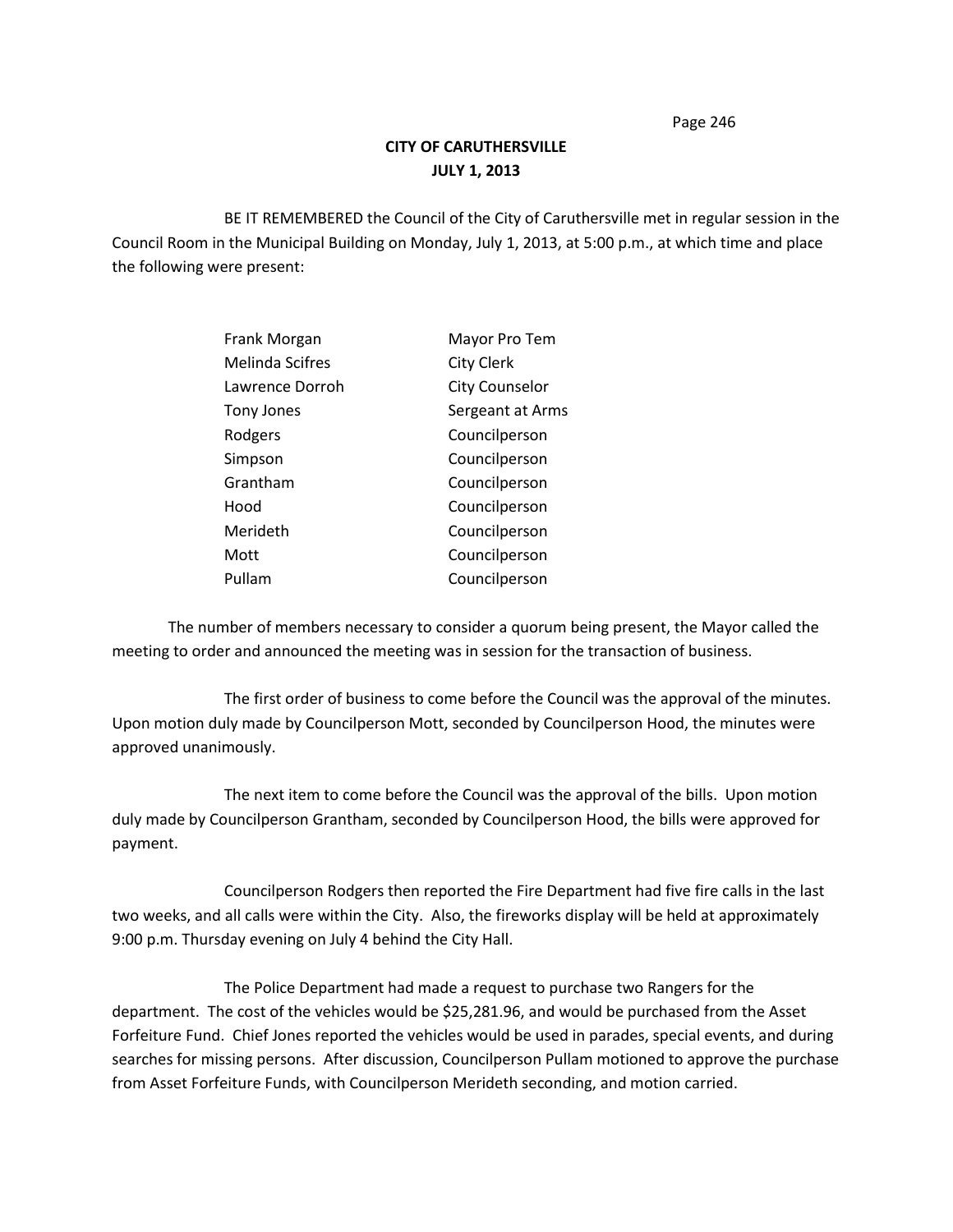Keith Davis, Parks/Recreation Director, reported the ball season has ended, and the tournaments are starting. He thanked all the people who participated in feeding and accommodating the bike riders that came through last week. The riders were very impressed with the community. The swim team has been doing well in competitions, and participated recently in Cape Girardeau.

The Code Enforcement Officer then reported the owner of the property at 1206 Jefferson is willing to sign the property over to the City if the City will demolish the property. An estimate of \$2,500 had been received by a local contractor to raze the property. After discussion, Councilperson Merideth motioned to accept the property and remove the structure, with Councilperson Grantham seconding, and motion carried.

The next item to come before the Council was the replacement of the HVAC at the recreation center. Bids will need to be sought for the project. Councilperson Grantham motioned to advertise for bids for the replacement of the HVAC, with Councilperson Simpson seconding, and motion carried.

The owner of the property at  $15<sup>th</sup>$  and Ward has agreed to donate the structure on the property to the City. The structure is an old train depot building. The City was going to utilize the structure in the museum with a caboose as part of the exhibits. After further discussion, Councilperson Merideth motioned to seek cost estimate to move the train depot, with Councilperson Grantham seconding, and motion carried.

Chief Tony Jones then reported the dealership where the City had checked on the state bid for a Tahoe had stated he would give a trade-in on a truck owned by the City of \$9,700.00. This would bring the cost of the new Tahoe to \$20,373.00 for the new vehicle. This is budgeted in the 13-14 budget as accepted last week. After discussion, Councilperson Merideth motioned to approve the trade-in and purchase, with Councilperson Rodgers seconding, and motion carried.

Terry Rushing then reported there are four dead trees at Fourth and Eastwood. If one of the trees falls it will break a decorative light pole which cost \$2,500. He requested the City remove the trees. An estimate had been received to remove the trees in the amount of \$1,250. After discussion, Councilperson Mott motioned to approve the removal of the four trees, with Councilperson Merideth seconding, and motion carried.

The next item to come before the Council was the bills question of where to expend the surveying and architecture fees for the accessory building at the Public Safety Center. After discussion, Councilperson Rodgers motioned to approve the expenditure from the Asset Forfeiture fund, with Councilperson Hood seconding, and motion carried.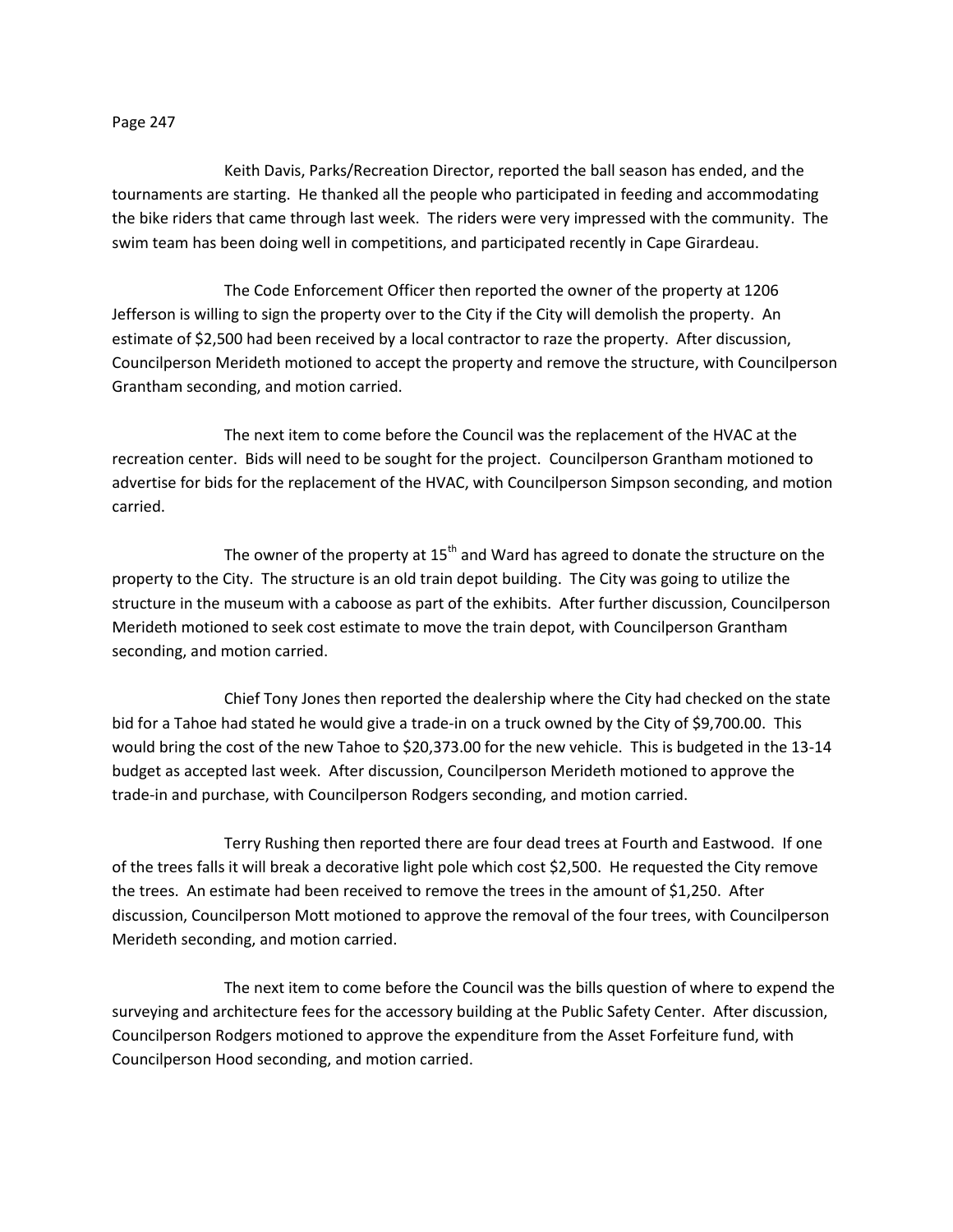Councilperson Pullam then asked if the fire at  $5<sup>th</sup>$  and Laurant was so bad the house could not be inhabited. Mr. Rushing reported it was not a big fire, but repairs will need to be made before people can live in it. The garbage truck picked up a lot of the debris today that was pulled outside.

John Ferguson of the Planning and Zoning Commission then appeared before the Council to discuss the recommendations of the Commission on two requests for rezoning. White and Associates had requested a zoning change for the lot on Hwy U and Carroll, and the lot that abuts it. Currently those sections are zoned R-1, and the Commission recommended the zone be changed to B-1. White and Associates intends to build an office on the lot facing Carroll. The other request was from Earl Bullington for property at  $7<sup>th</sup>$  and Maple to rezone the property from I-2 to B-1. Mr. Bullington is unable to farm the property with the improvements that were made for the FEMA trailer park. He would like to sell the property, but would like to have it rezoned so new owners would have a variety of use for the property. If trailers were to be placed on the property, there would need to be additional hearings. After discussion, Councilperson Pullam motioned to accept the recommendations of the Commission on the two requests, with Councilperson Merideth seconding, and motion carried. A hearing will be scheduled in August.

Councilperson Rodgers then requested a survey of administrative personnel be conducted regarding the wages, and a comparison of the retirement plan.

After discussion, Councilperson Mott offered and moved the approval of the following ordinance; and the same was read by title only for the first time:

## **BILL NO. 2013-03 ORDINANCE NO. 2013-03**

# **AN ORDINANCE TO AUTHORIZE THE MAYOR PRO TEM TO EXECUTE A CONTRACT BETWEEN THE CITY OF CARUTHERSVILLE AND THE MISSOURI HIGHWAY AND TRANSPORTATION COMMISSION PROVIDING FOR RUNWAY LIGHTING IMPROVEMENTS, NEW FENCING, AND GATES.**

(Copy on file in City Clerk's office)

After discussion the unanimous consent of the Council is asked for a second reading of Bill No. 2013-03 which is granted and Bill No. 2013-03 is read the second time. The question before the Council now is shall Bill No. 2013-03 to be known as Ordinance No. 2013-03 pass and become law as read the second time, which resulted in the following vote on said question, to-wit: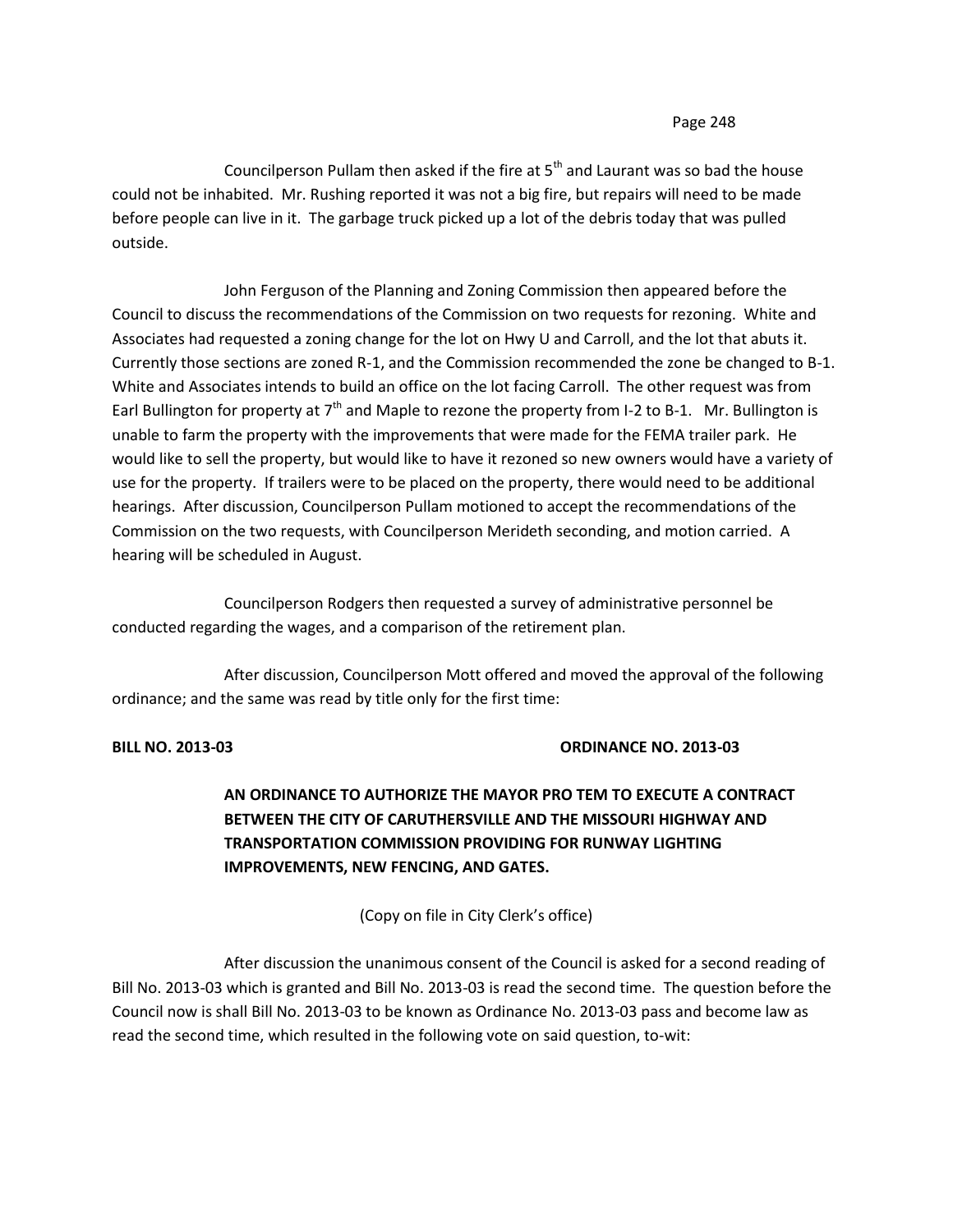| Rodgers  | Yes. | Hood   | Yes |
|----------|------|--------|-----|
| Simpson  | Yes  | Mott   | Yes |
| Grantham | Yes. | Pullam | Yes |
|          | Hood | Yes    |     |

Upon the Mayor Pro Tem declaring that Bill No. 2013-03 to be known as Ordinance No. 2013-03 is passed and approved by the Council, the Mayor Pro Tem did approve the bill and affix his signature and was attested by the City Clerk.

After discussion, Councilperson Mott offered and moved the approval of the following ordinance; and the same was read by title only for the first time:

BILL NO. 2013-04 ORDINANCE NO. 2013-04

# **AN ORDINANCE OF CARUTHERSVILLE, MISSOURI, TO ESTABLISH A PROCEDURE TO DISCLOSE POTENTIAL CONFLICTS OF INTEREST AND SUBSTANTIAL INTERESTS FOR CERTAIN OFFICIALS**

(Copy on file in City Clerk's office)

After discussion the unanimous consent of the Council is asked for a second reading of Bill No. 2013-04 which is granted and Bill No. 2013-04 is read the second time. The question before the Council now is shall Bill No. 2013-04 to be known as Ordinance No. 2013-04 pass and become law as read the second time, which resulted in the following vote on said question, to-wit:

| Rodgers  | Yes  |     | Hood   | Yes |
|----------|------|-----|--------|-----|
| Simpson  | Yes  |     | Mott   | Yes |
| Grantham | Yes  |     | Pullam | Yes |
|          | Hood | Yes |        |     |

Upon the Mayor Pro Tem declaring that Bill No. 2013-04 to be known as Ordinance No. 2013-04 is passed and approved by the Council, the Mayor Pro Tem did approve the bill and affix his signature and was attested by the City Clerk.

Councilperson Rodgers then motioned to hold closed session regarding personnel as allowed by state statute. Councilperson Mott seconded, and roll call was asked for which resulted in the following vote: